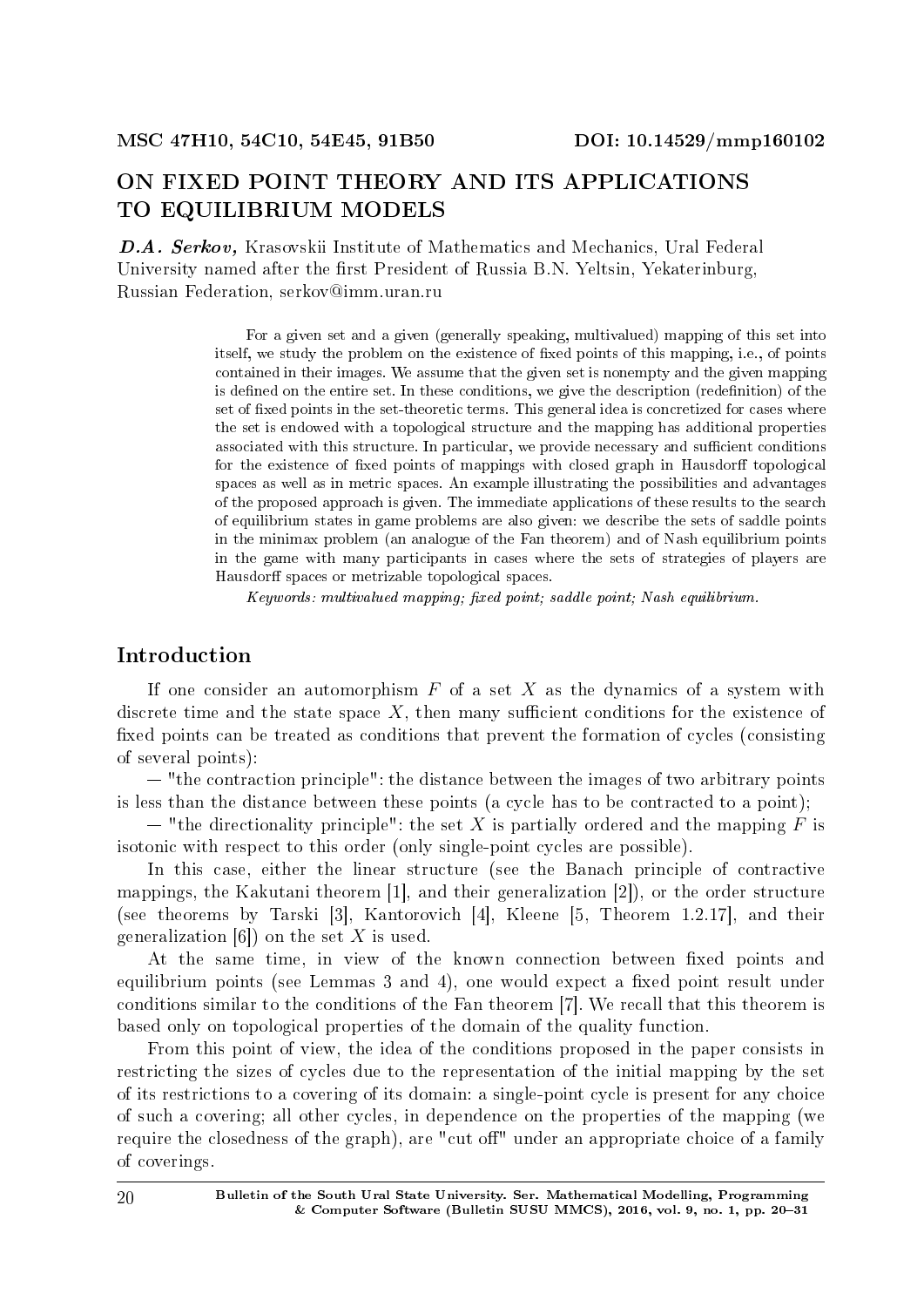# 1. Definitions

1. For an arbitrary set *X* denote by 2 *<sup>X</sup>* the set of all subsets of *X*. Consider a nonempty set *X* and a multivalued mapping  $X \ni x \mapsto F(x) \in 2^X$ . Denote by  $\textbf{Fix}(F)$  the set of all fixed points of the mapping  $F: Fix(F):={x \in X \mid x \in F(x)}$ . For the given mapping  $F$ , define the mapping  $2^X \ni Y \mapsto \hat{F}(Y) \in 2^X$  as follows:

$$
\hat{F}(Y) := \left(\bigcup_{y \in Y} F(y)\right) \bigcap Y = \bigcup_{y \in Y} F(y) \cap Y.
$$

Observe that  $\hat{F}(Y)$  is the set of "candidates" from a set Y for the inclusion in the set of fixed points: by contradiction, it is easy to verify that the elements of *Y* not lying in  $\hat{F}(Y)$ obviously do not belong to  $\textbf{Fix}(F)$ . In particular, for any singleton set  $\{x\} \in 2^X$ ,  $x \in X$ , the set  $\hat{F}(\{x\})$  is nonempty if and only if  $x \in \text{Fix}(F)$ .

Immediately from the definition, for any  $Y, Y' \in 2^X$ , we obtain

$$
\hat{F}(Y) \subset Y,\tag{1}
$$

$$
Y' \subset Y \quad \Rightarrow \quad \hat{F}(Y') \subset \hat{F}(Y), \tag{2}
$$

$$
\mathbf{Fix}(F) \cap Y = \mathbf{Fix}(F) \cap \hat{F}(Y),\tag{3}
$$

$$
(Y \subseteq \mathbf{Fix}(F)) \Rightarrow (Y \in \mathbf{Fix}(\hat{F})).
$$

From the definition of  $\hat{F}$  and the above relations, for an arbitrary family  $(Z_{\tau})_T \subset 2^X$ , we get

$$
\bigcup_{\tau \in T} \hat{F}(Z_{\tau}) \subset \bigcup_{\tau \in T} Z_{\tau},\tag{4}
$$

$$
\mathbf{Fix}(F)\bigcap \bigcup_{\tau\in T} Z_{\tau} = \mathbf{Fix}(F)\bigcap \bigcup_{\tau\in T} \hat{F}(Z_{\tau}).\tag{5}
$$

Here, inclusion (4) follows from inclusion (1) and equality (5) follows from equality (3).

2. For families in  $2^X$  define the relation to be inscribed which will be denoted by the symbol  $\subseteq$ : for arbitrary  $(Z_{\tau})_T, (Z'_{\tau'})_{T'} \subset 2^X$ , we say that the family  $(Z'_{\tau'})_{T'}$  is inscribed into the family  $(Z_{\tau})_T$  and denote this as  $(Z'_{\tau'})_{T'} \subseteq (Z_{\tau})_T$  if, for arbitrary  $\tau' \in T'$ , there exists  $\tau \in T$  such that  $Z'_{\tau'} \subset Z_{\tau}$ . In the sequel, this order relation will be useful in view of the following property of the mapping  $\hat{F}$ : it follows from implication (2) that if  $(Z'_{\tau'})_{T'}$ ,  $(Z_{\tau})_T \subset 2^X$  and  $(Z'_{\tau'})_{T'} \sqsubseteq (Z_{\tau})_T$ , then

$$
\bigcup_{\tau' \in T'} \hat{F}(Z'_{\tau'}) \subset \bigcup_{\tau \in T} \hat{F}(Z_{\tau}).\tag{6}
$$

3. Denote by  $O(X)$  the set of all coverings of  $X$ , i.e., the set of all families  $(O_\iota)_I \subset 2^X$ such that  $\bigcup_{\iota \in I} O_{\iota} = X$ . Let  $\tau(X)$  be a topology in X (the family of all open sets). Denote by  $O_{f_{\mathcal{O}}}(X)$  ( $O_{f_{\mathcal{C}}}(X)$ ) the set of all finite open (closed) coverings of X.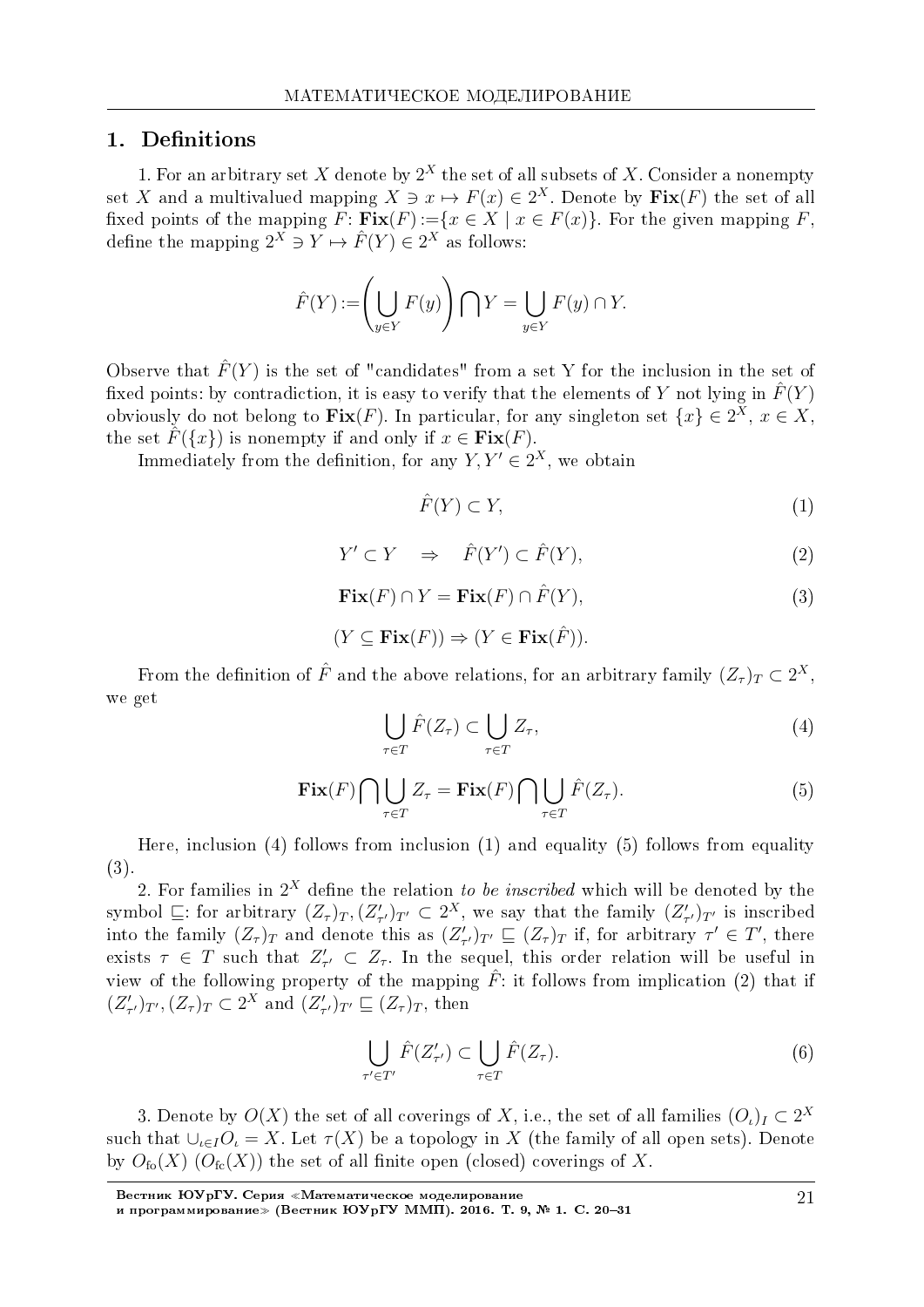## 2. Criterion for the Existence of Fixed Points

1. The set of fixed points of the mapping *F* can formally be described as follows.

**Theorem 1.** For any nonempty set *X* and for any mapping  $F: X \mapsto 2^X$ , we have

$$
\mathbf{Fix}(F) = \bigcap_{(O_\iota)_I \in O(X)} \bigcup_{\iota \in I} \hat{F}(O_\iota). \tag{7}
$$

Remark 1. Since among the coverings there exists a smallest element with respect to the inscribing relation, the covering  $({x})_X$  consisting of all singleton sets of the set *X*, by (6), for this covering and for any  $(O_\iota)_I \in O(X)$ , we have  $\bigcup_{x \in X} \hat{F}(\{x\}) \subset \bigcup_{\iota \in I} \hat{F}(O_\iota)$  and, hence,  $\mathbf{Fix}(F) = \bigcup_{x \in X} \hat{F}(\{x\})$ . However, exactly relation (7) is important for us, since it gives possibilities for the use of properties of the set  $X$  and the mapping  $F$ .

2. The corollaries of equality (7) given below are based on the intuitively obvious fact that if a closed subset *G* of a compact set  $X \times X$  has points arbitrarily close to the diagonal  $\{(x, x) | x \in X\}$ , then *G* contains an element  $(\bar{x}, \bar{x})$  of the diagonal. At the same time, if the set *G* is the graph of a multivalued mapping *F*, then the element  $\bar{x}$  is a fixed point of the mapping *F*.

**Theorem 2.** Let X be a compact Hausdorff space, and let a mapping  $F$  have the closed graph. Then

$$
\mathbf{Fix}(F) = \bigcap_{(O_\iota)_I \in O_{\text{fo}}(X)} \bigcup_{\iota \in I} \hat{F}(O_\iota) = \bigcap_{(O_\iota)_I \in O_{\text{fc}}(X)} \bigcup_{\iota \in I} \hat{F}(O_\iota). \tag{8}
$$

In particular, the set  $\text{Fix}(F)$  is nonempty if and only if the following condition holds:

$$
(\forall (O_i)_I \in O_{\text{fc}}(X))(\exists \overline{\iota} \in I) \qquad \hat{F}(O_{\overline{\iota}}) \neq \varnothing. \tag{9}
$$

Corollary 1. Let *X* be a compact Hausdorff space, and let a function  $f : X \mapsto X$ be continuous. Then  $\mathbf{Fix}(f) = \bigcap_{(O_\iota)_I \in O_{\text{fo}}(X)} \bigcup_{\iota \in I} \hat{f}(O_\iota) = \bigcap_{(O_\iota)_I \in O_{\text{fc}}(X)} \bigcup_{\iota \in I} \hat{f}(O_\iota)$ . In particular, the function *f* has a fixed point if and only if  $(\forall (O_\iota)_I \in O_{\text{fc}}(X))(\exists \overline{\iota} \in I)$  $f(O_{\bar{\iota}}) \neq \emptyset$ .

3. Let the space *X* be endowed with a metric  $\rho : X^2 \mapsto [0, \infty)$ . Denote by **d**(*x, A*) the distance from a point *x* ∈ *X* to a set *A* ⊂ *X* defined by the metric  $\rho$  : **d** $(x, A) := inf_{a \in A} \rho(a, x)$ . For any  $Y \in 2^X$ , define the diameter of the set *Y*:  $\textbf{diam}(Y) := \sup_{y,y' \in Y} \rho(y,y')$ . Assume that the topology  $\tau(X)$  generated by the metric  $\rho$  is defined in X. For any  $\delta > 0$ , denote by  $O_{\text{fc}}^{\delta}(X)$   $(O_{\text{fo}}^{\delta}(X))$  the subset of  $O_{\text{fc}}(X)$   $(O_{\text{fo}}(X))$  of closed (open) finite coverings  $(O_{\iota})_I$  of diameter not greater than  $\delta$ : max<sub>*ι* $\epsilon I$ </sub> diam $(O_{\iota}) \leq \delta$ . Recall that if  $X$  is a compact metric space, then for any  $\delta > 0$ , the sets  $O_{\rm fc}^{\delta}(X)$  and  $O_{\rm fo}^{\delta}(X)$ are nonempty.

Theorem 3. Let *X* be a compact metric space, and let a mapping *F* have the closed graph. Then, for an arbitrary family of coverings

$$
(O_{k\iota})_{I_k} \in O_{\text{fc}}^{\delta_k}(X) \cup O_{\text{fo}}^{\delta_k}(X), \quad \delta_k > 0, \quad k \in \mathbb{N}, \qquad \lim_{k \to \infty} \delta_k = 0,
$$
 (10)

the equality  $\mathbf{Fix}(F) = \bigcap_{k \in \mathbb{N}} \bigcup_{\iota \in I_k} \hat{F}(O_{k\iota})$  holds. In particular, the set  $\mathbf{Fix}(F)$  is nonempty if and only if

$$
(\forall \delta > 0)(\exists x_{\delta} \in X) \qquad \mathbf{d}(x_{\delta}, F(x_{\delta})) \leq \delta. \tag{11}
$$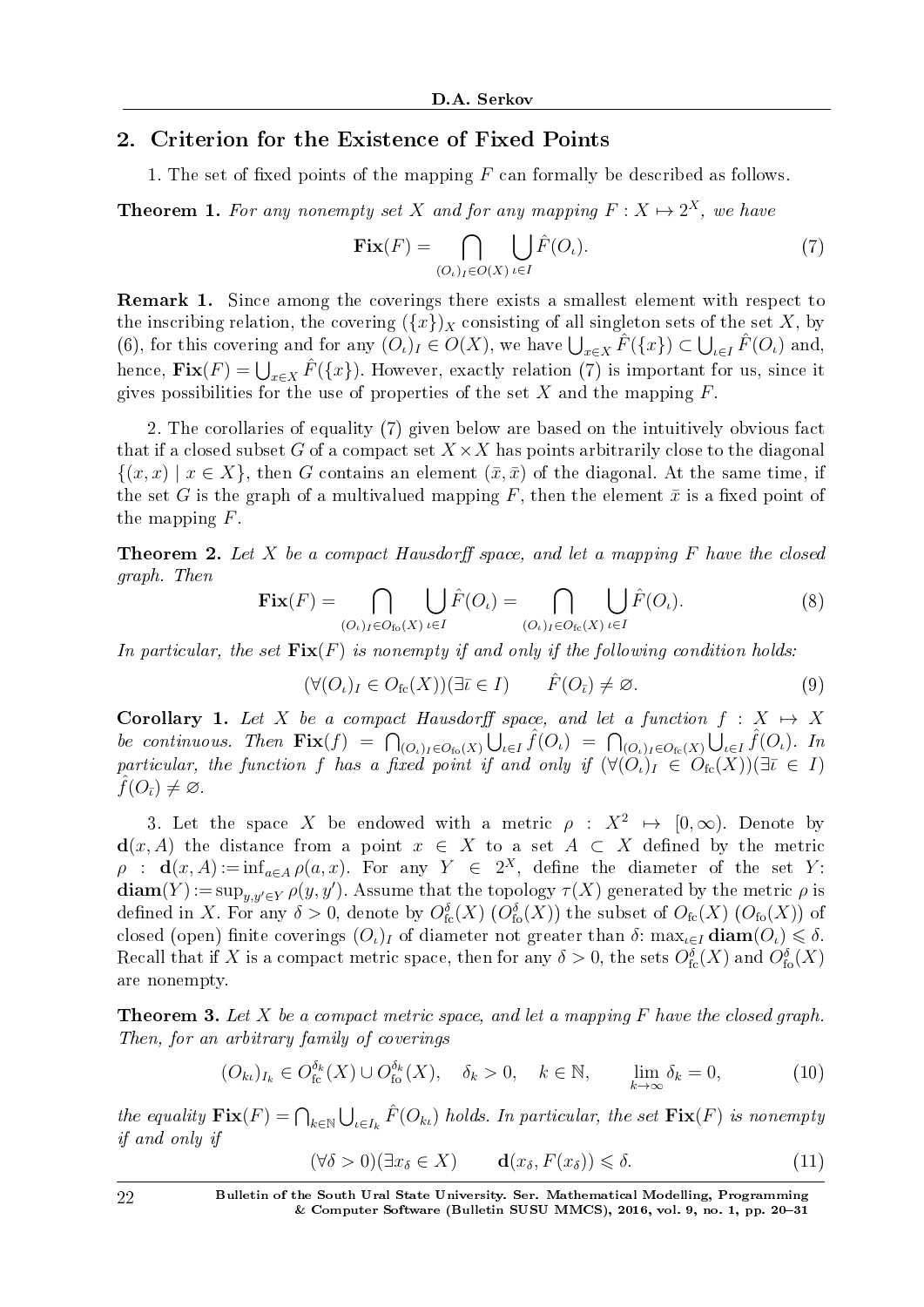Corollary 2. Let *X* be a compact metric space, and let a function *f* be continuous. Then, for an arbitrary family of coverings of the form (10), the equality  $\mathbf{Fix}(f)$  =  $\bigcap_{k\in\mathbb{N}}\bigcup_{\iota\in I_k}\hat{f}(O_{k\iota})$  holds. In particular, the function *f* has a fixed point if and only if

$$
(\forall \delta > 0)(\exists x_{\delta} \in X) \qquad \rho(x_{\delta}, f(x_{\delta})) \leq \delta. \tag{12}
$$

Remark 2. Theorems 2 and 3 as well as Corollaries 1 and 2 remain true if we replace the condition of compactness of the space *X* by the condition of precompactness of the image of the space *X* under the mapping  $F(f)$ :

$$
\bigcup_{x \in X} F(x) \subset K \qquad \left( \bigcup_{x \in X} f(x) \subset K \right),
$$

where  $K \in 2^X$  is a compact set in the space  $(X, \tau(X))$ .

#### 2.1. Example

We give as much as possible simple example of the use of Theorem 3. Consider the closed interval [0, 1] as a compact metric space *X* with the natural metric  $\rho(x, y) := |x - y|$ . Choose and fix an infinite disjoint sequence  $([a_i, b_i])_N$  of closed intervals in X of nonzero length:  $a_i < b_i$ ,  $[a_i, b_i] \cap [a_j, b_j] = \varnothing$ ,  $i, j \in \mathbb{N}$ ,  $i \neq j$ . Define the mapping  $G: X \mapsto 2^X$ , setting

$$
G(x) := \bigcup_{i \in \mathbb{N}} G_{[a_i, b_i]}(x), \qquad G_{[a, b]}(x) := \begin{cases} \operatorname{argmax}_{y \in [a, b]} |y - x|, & x \in [a, b], \\ \varnothing, & x \notin [a, b]. \end{cases}
$$

Define the mapping  $F: X \mapsto 2^X$  as follows: the graph of the mapping F is the closure in  $\mathbb{R}^2$  of the graph of the mapping  $G$ . Note that the values of mapping  $F$  are nonconvex or empty for some elements  $x \in X$ .

It is easy to see that mapping  $F$  satisfies conditions of Theorem 3: because of the disjointness of intervals  $[a_i, b_i]$ , their lengths tend to zero as  $i \to \infty$  and, hence, for any  $\delta > 0$ , the inequality  $\mathbf{d}(a_i, F(a_i)) \leq \delta$  holds for a sufficiently large *i*. Consequently, by Theorem 3, the mapping  $F$  has a fixed point. One can verify that all partial limits of the sequence  $(a_i)$ <sub>N</sub> are fixed points. Certainly, such limits exist in view of the compactness of *X*.

In connection with the considered example, we also note that

 $-$  the mapping *F* is not *k*-contractive (it suffices to consider the passage of the argument through the center of any interval  $[a_i, b_i]$ ), and, therefore, the Nadler theorem [8] is not applicable;

 $\theta$  the mapping *F* is not  $\alpha$ -covering, since is not surjective, and, hence, the theorem on coincidence points [9] is not applicable;

 $t$  the values of mapping *F* are nonconvex and may take the value  $\emptyset$ ; therefore, the Kakutani theorem [1] is not applicable.

### 3. Applications to Equilibrium Theorems

Using the known method connecting the equilibrium positions with fixed points of multivalued mappings (see Lemmas 3 and 4), we can obtain new versions of equilibrium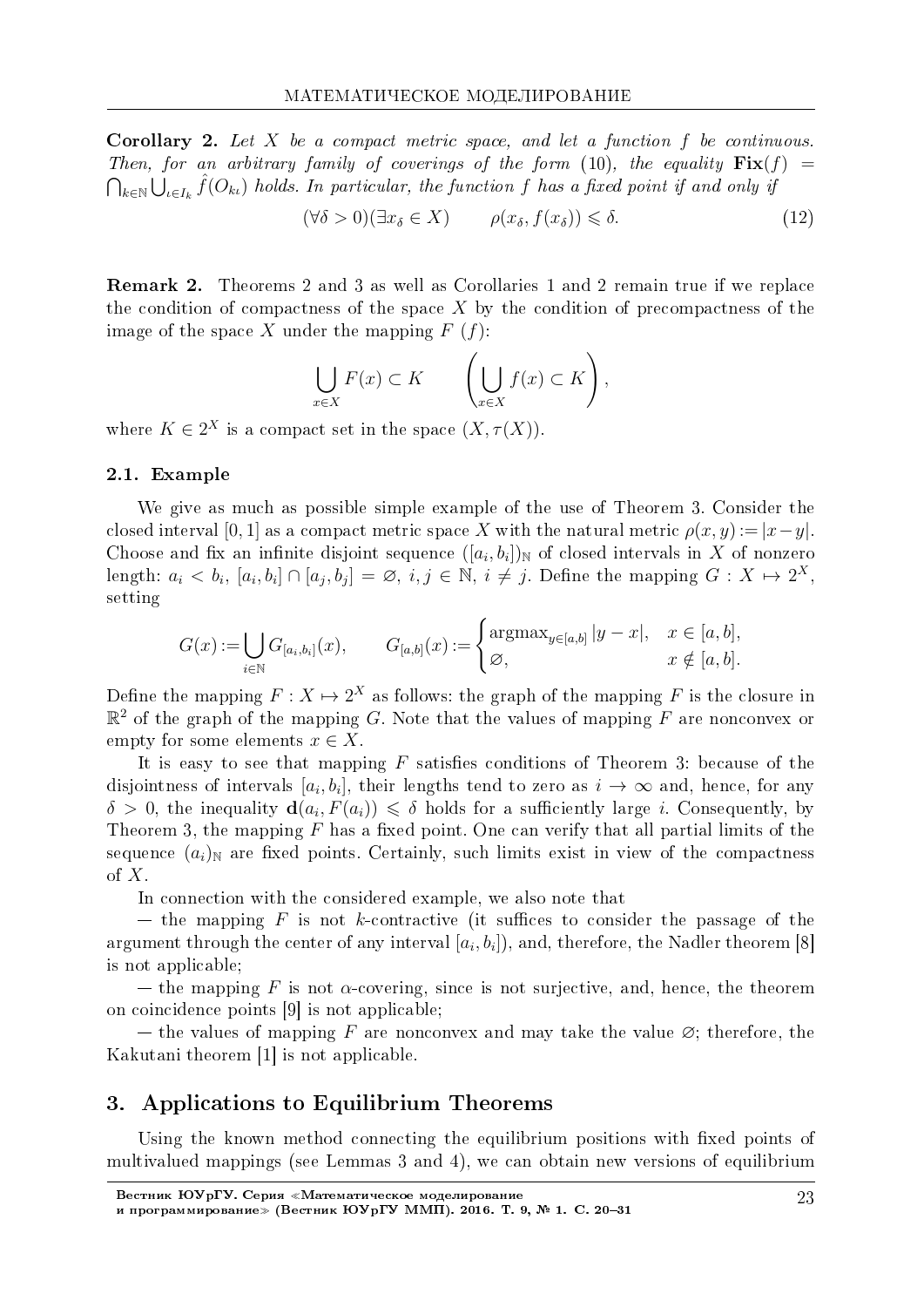theorems from the above theorems on fixed points. The very conditions describing the set of equilibriums are rather formal. However, their particular case, a property of Cournot approximations, may be of interest for applications.

1. From Theorem 2, we can obtain one more theorem on a criterion of the equality of the minimax and maximin values in conditions similar to the conditions of the Fan theorem [7].

Let **U** and **V** be (topological) spaces of strategies of two players, and let the standard topology of the product and an outcome function  $\varphi : \mathbf{U} \times \mathbf{V} \mapsto \mathbb{R}$  with scalar values be given on the product  $X := U \times V$ . The player choosing strategies  $u \in U$  tends to minimize the outcome of the game, and the player choosing strategies  $v \in V$  tends to increase the outcome. Define  $S(\varphi) \in 2^{\mathbf{U}} \times 2^{\mathbf{V}}$  as the set of saddle points of function  $\varphi$ , i.e., as the set of pairs  $(u_*, v_*) \in U \times V$  satisfying the conditions  $\varphi(u_*, v) \leq \varphi(u, v_*) \ \forall (u, v) \in U \times V$ . Consider the multivalued mapping  $X \ni (u, v) \mapsto F_{\varphi}(u, v) \in 2^X$  of the form

$$
F_{\varphi}(u,v) := \underset{u' \in \mathbf{U}}{\operatorname{argmin}} \, \varphi(u',v) \times \underset{v' \in \mathbf{V}}{\operatorname{argmax}} \, \varphi(u,v'), \qquad (u,v) \in X. \tag{13}
$$

**Theorem 4.** Let **U** and **V** be compact Hausdorff spaces. Let, for any  $v \in V$ , the function  $\varphi(\cdot, v) : \mathbf{U} \mapsto \mathbb{R}$  be lower semicontinuous on **U**, and let, for any  $u \in \mathbf{U}$ , the function  $\varphi(u, \cdot): \mathbf{V} \mapsto \mathbb{R}$  be upper semicontinuous on **V**. Then, for the set  $S(\varphi)$  of saddle points of the function  $\varphi$ , the following equalities hold:

$$
S(\varphi) = \mathbf{Fix}(F_{\varphi}) = \bigcap_{(O_{\iota})_I \in O_{\text{fo}}(X)} \bigcup_{\iota \in I} \hat{F}_{\varphi}(O_{\iota}) = \bigcap_{(O_{\iota})_I \in O_{\text{fc}}(X)} \bigcup_{\iota \in I} \hat{F}_{\varphi}(O_{\iota}).
$$

In particular, the equality

$$
\max_{v \in \mathbf{V}} \min_{u \in \mathbf{U}} \varphi(u, v) = \min_{u \in \mathbf{U}} \max_{v \in \mathbf{V}} \varphi(u, v)
$$
(14)

holds if and only if for an arbitrary covering  $(O_\iota)_I \in O_{\text{fc}}(X)$ , there exists a set  $O_{\overline{\iota}}, \overline{\iota} \in I$ , containing two successive Cournot approximations  $x, x' \in O_{\bar{\iota}}, x' \in F_{\varphi}(x)$ .

2. Passing to a more general case of the game, we obtain one more version of the theorem on the existence of Nash equilibrium. Let  $(X, J)$  be a game with *n* players in the normal form:  $X := X_1 \times \ldots \times X_n$  and  $J := (J_1, \ldots J_n)$ . Here,  $J_i$  is the payoff function of the *i*th player:  $J_i: X \mapsto \mathbb{R}, i \in 1..n$ , and in the case where  $X_i$  are topological spaces, we assume that the standard topology of the product acts on  $X$ . Define  $(y, x_{-i}) := (x_1, \ldots, x_{i-1}, y, x_{i+1}, \ldots, x_n), y \in X_i, x = (x_1, \ldots, x_n) \in X.$  Denote by  $N(J)$ the set of elements  $x^* \in X$  for which the Nash equilibrium is attained, i.e., for which the following conditions are satisfied:

$$
J_i(y_i, x_{-i}^*) \leqslant J_i(x^*), \qquad \forall y_i \in X_i, \forall i \in 1..n. \tag{15}
$$

By analogy with (13), introduce the multivalued mapping  $X \ni x \mapsto F_{(X,J)}(x) \in 2^X$ :

$$
F_{(X,J)}(x) := \underset{y_1 \in X_1}{\text{argmax}} J_1(y_1, x_{-1}) \times \ldots \times \underset{y_n \in X_n}{\text{argmax}} J_n(y_n, x_{-n}), \qquad x \in X.
$$

**Theorem 5.** Let  $X_i$ ,  $i \in 1..n$ , be compact Hausdorff spaces, and let, for all  $x \in X$  and  $i \in 1..n$ , the function  $J_i(\cdot, x_{-i}) : X_i \mapsto \mathbb{R}$  be upper semicontinuous on  $X_i$ . Then, for the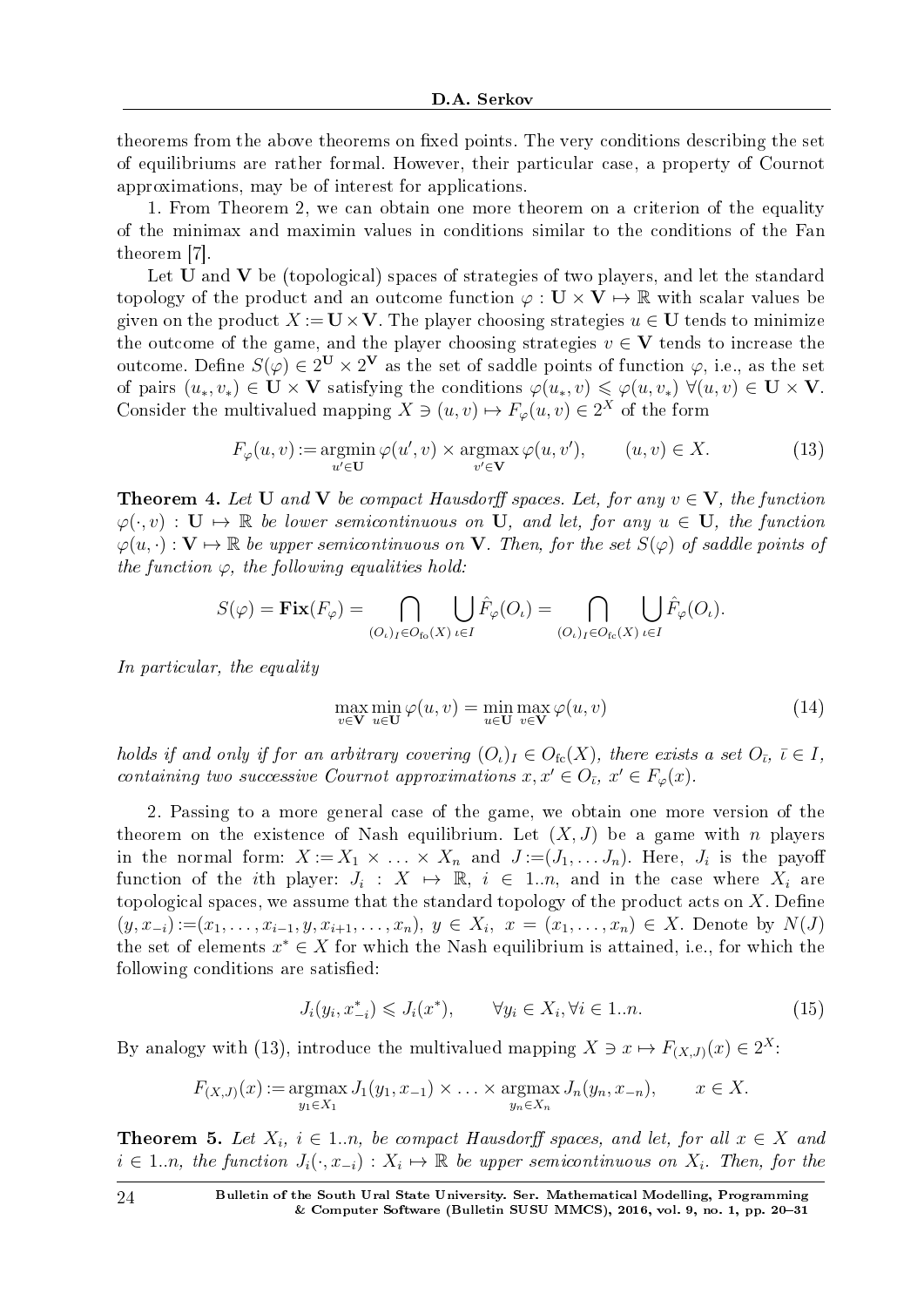set  $N(J)$  of Nash equilibriums, we have

$$
N(J) = \mathbf{Fix}(F_{(X,J)}) = \bigcap_{(O_\iota)_I \in O_{\text{fo}}(X)} \bigcup_{\iota \in I} \hat{F}_{(X,J)}(O_\iota) = \bigcap_{(O_\iota)_I \in O_{\text{fc}}(X)} \bigcup_{\iota \in I} \hat{F}_{(X,J)}(O_\iota).
$$

In particular, Nash equilibrium (15) is attained if and only if for an arbitrary covering  $(O_{\iota})_I \in O_{\text{fc}}(X)$ , there exists a set  $O_{\bar{\iota}} \in (O_{\iota})_I$  containing two successive Cournot approximations:

$$
(\forall (O_i)_I \in O_{\text{fc}}(X))(\exists \overline{\iota} \in I)(\exists x, x' \in O_{\overline{\iota}}) \qquad x' \in F_{(X,J)}(x). \tag{16}
$$

Remark 3. In the case where the topology of the space *X* is metrizable, condition (16) is naturally transformed into condition (11), taking the form  $(\forall \delta > 0)(\exists x_{\delta} \in X)$  $\mathbf{d}(x_{\delta}, F_{(X,J)}(x_{\delta})) \leq \delta.$ 

Remark 4. Note that Theorem 5, as well as Theorem 4 and the Fan theorem [7], has the character of a criterion.

#### 4. Proofs

#### 4.1. Proof of Theorem 1

The inclusion  $\textbf{Fix}(F) \subset \bigcap_{(O_\iota)_I \in O(X)} \bigcup_{\iota \in I} \hat{F}(O_\iota)$  follows from (5). Indeed, by (5), for any  $(O_\iota)_I \in O(X)$ , we have the equalities  $\mathbf{Fix}(F) = \mathbf{Fix}(F) \cap \bigcup_{\iota \in I} O_\iota = \mathbf{Fix}(F) \cap$  $\bigcup_{\iota \in I} \hat{F}(O_{\iota})$  and, consequently,  $\textbf{Fix}(F) \subset \bigcup_{\iota \in I} \hat{F}(O_{\iota})$ .

Let us show the converse inclusion. Since  ${\text{Fix}(F), \{x\} \mid x \in X, x \notin \text{Fix}(F)\} \in O(X)$ , the belonging of  $\bar{x}$  to the right-hand side of equality (7) yields, in particular, the inclusion  $\bar{x} \in \hat{F}(\mathbf{Fix}(\overline{F})) \cup \bigcup_{x \in X \setminus \mathbf{Fix}(F)} \hat{F}(\{x\})$  which, in view of (1) and the equalities  $\hat{F}(\{x\}) = \varnothing$ for  $x \in X \setminus \textbf{Fix}(F)$ , implies the inclusions  $\overline{x} \in \hat{F}(\textbf{Fix}(F)) \subset \textbf{Fix}(F)$ .

#### 4.2. Proof of Theorem 2 and Corollary 1

By virtue of Theorem 1 and the inclusions  $O_{f_0}(X)$ ,  $O_{f_0}(X) \subset O(X)$ , for the proof of the assertion, it suffices to establish that

$$
\mathbf{Fix}(F) \supset \bigcap_{(O_{\iota})_I \in O_{\text{fo}}(X)} \bigcup_{\iota \in I} \hat{F}(O_{\iota}),\tag{17}
$$

$$
\mathbf{Fix}(F) \supset \bigcap_{(O_{\iota})_I \in O_{\text{fc}}(X)} \bigcup_{\iota \in I} \hat{F}(O_{\iota}).\tag{18}
$$

1. Justify inclusion (17). Let  $\bar{x}$  belong to the right-hand side of (17). For an arbitrary local base of the topology  $(O_s(\bar{x}))_S$  of the compact set X at the point  $\bar{x}$ , we construct a family of coverings  $(O_{s_i})_{I_s}$ ,  $s \in S$ , from  $O_{f_0}(X)$  such that, for any  $s \in S$ , we have

$$
(\exists \iota_s \in I_s : O_s(\bar{x}) = O_{s\iota_s}) \& (\forall \iota \in I_s \setminus \{\iota_s\} \ \bar{x} \not\in O_{s\iota}). \tag{19}
$$

Fix an arbitrary  $s \in S$  and, using the Hausdorff property, for every element  $y \in X \setminus O_s(\bar{x})$ , choose disjoint open neighborhoods  $O_{sy}$  and  $O_{s\bar{x}}$  of the elements *y* and  $\bar{x}$ . The family

$$
\{O_s(\bar{x}), O_{sy} \mid y \in X \setminus O_s(\bar{x})\}
$$
\n
$$
(20)
$$

Вестник ЮУрГУ. Серия «Математическое моделирование

и программирование≫ (Вестник ЮУрГУ ММП). 2016. Т. 9, № 1. C. 20–31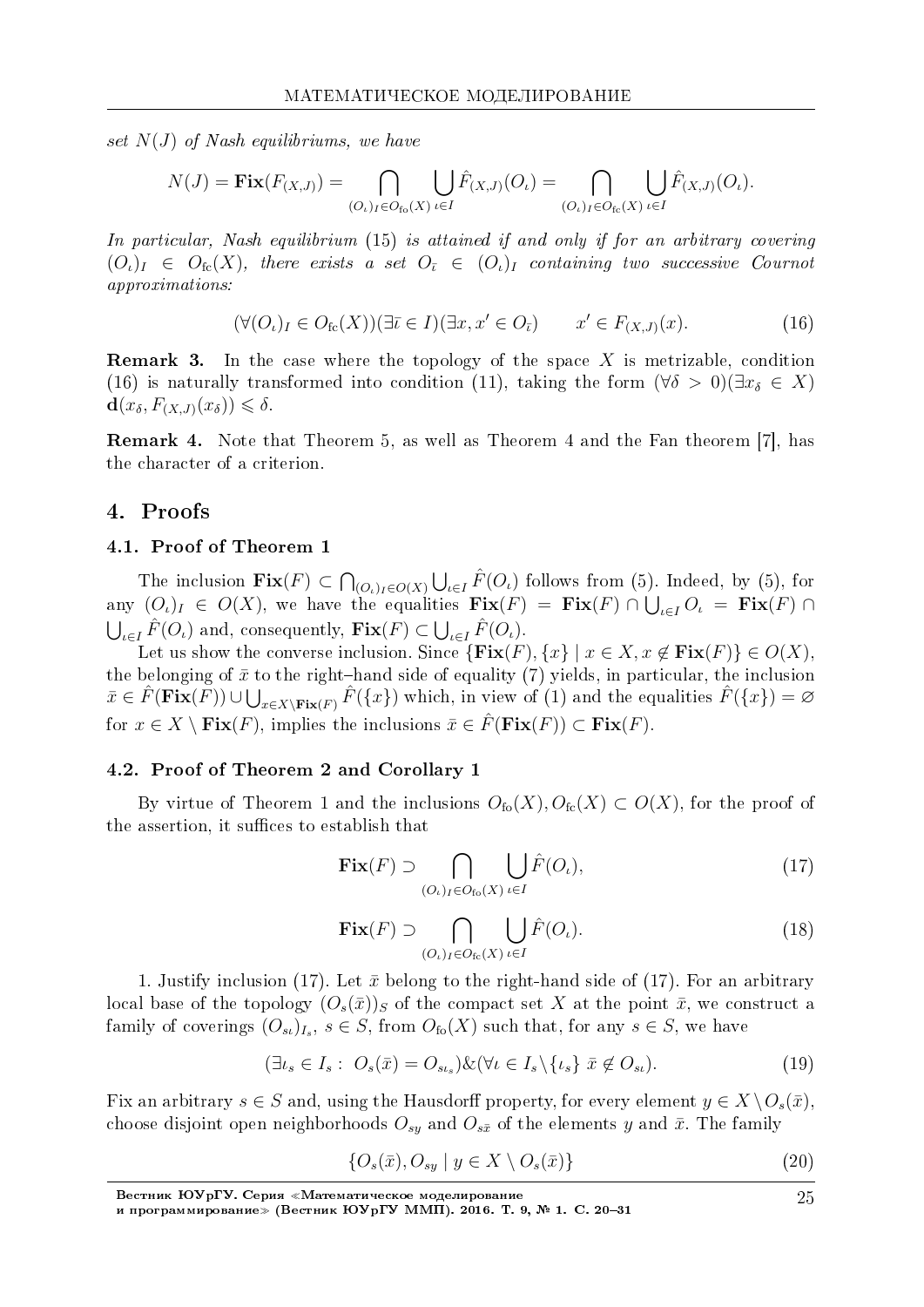is an open covering of X. For the chosen  $s$ , we take a finite subcovering of covering  $(20)$ as the covering  $(O_{s_l})_{I_s}$ . By construction, this covering has all the above properties.

Relations (4) and (19) along with the assumption that  $\bar{x}$  belongs to the right-hand side of (8) imply that the inclusions

$$
\bar{x} \in \bigcup_{\iota \in I_s} \hat{F}(O_{st}) \setminus \bigcup_{\iota \in I_s} O_{st} \subset \bigcup_{\iota \in I_s} \hat{F}(O_{st}) \setminus \bigcup_{\iota \in I_s} \hat{F}(O_{st}) \subset \hat{F}(O_s(\bar{x})) =
$$
\n
$$
= \left( \bigcup_{y \in O_s(\bar{x})} F(y) \right) \cap O_s(\bar{x})
$$
\n
$$
(21)
$$

hold for all  $s \in S$ .

Let us show that  $\bar{x} \in \text{Fix}(F)$ . Assume the contrary:  $\bar{x} \notin F(\bar{x})$ . The closedness of the graph of *F* yields the closedness of the set  $F(\bar{x}) \subset X$ . This, in view of the fact that X is a compact Hausdorff space, implies the existence of open neighborhoods  $O'(\bar{x})$  and  $O'(F(\bar{x}))$ of the point  $\bar{x}$  and of the closed set  $F(\bar{x})$  such that

$$
O'(\bar{x})\bigcap O'(F(\bar{x})) = \varnothing. \tag{22}
$$

Since the graph of mapping  $F$  is closed and  $X$  is a compact Hausdorff space, the mapping  $F$ is upper semicontinuous (see [10, Sect. 43, I, Theorem 4] and [11, Theorem 1.2.32]), i.e., for the neighborhood  $O'(F(\bar{x}))$ , there exists a neighborhood  $O''(\bar{x})$  such that, for all  $y \in O''(\bar{x})$ , we have

$$
F(y) \subset O'(F(\bar{x})).\tag{23}
$$

It follows from the definition of the family  $(O_s(\bar{x}))_{s\in S}$  that the inclusion

$$
O_{\bar{s}}(\bar{x}) \subset O'(\bar{x}) \cap O''(\bar{x}) \tag{24}
$$

holds for some  $\bar{s} \in S$ . Relations (22), (23), and (24) yield the inclusions

$$
\left(\bigcup_{y\in O_{\bar s}(\bar x)}F(y)\right)\bigcap O_{\bar s}(\bar x)\subset \left(\bigcup_{y\in O''(\bar x)}F(y)\right)\bigcap O'(\bar x)\subset O'(F(\bar x))\bigcap O'(\bar x)=\varnothing
$$

which lead to the contradiction with (21) for  $s = \bar{s}$ .

2. To justify inclusion (18), we prove two auxiliary assertions.

**Lemma 1.** Let *X* be a compact Hausdorff space. Then, for any element  $x \in X$  and for any neighborhood  $O \in \tau(X)$ ,  $x \in O$ , there exist a closed set *B* and a neighborhood  $O' \in \tau(X)$ such that  $x \in O' \subset B \subset O$ .

*Proof.* Let  $x \in O \in \tau(X)$ . Since the set  $X \setminus O$  is closed and does not contain x, by virtue of the fact that *X* is a compact Hausdorff space, there exist  $O', O'' \in \tau(X)$  such that  $x \in O'$ ,  $X \setminus O \subset O''$ , and  $O' \cap O'' = \emptyset$ .

Then, for the closed set  $B := X \setminus O''$  and the neighborhood  $O'$ , we have the required relations:  $x \in O' \subset B \subset O$ .

 $\Box$ **Lemma 2.** Let *X* be a compact Hausdorff space. Let  $x \in X$ ,  $O \in \tau(X)$ , and a closed set  $B \in X$  be such that  $x \in O \subset B$ . Then there exists a covering  $(O_i)_I \in O_{\mathsf{fc}}(X)$  such that, for some  $\overline{\iota} \in I$ , we have

$$
B = O_{\bar{\iota}}, \qquad x \in X \setminus \bigcup_{\iota \in I \setminus \{\bar{\iota}\}} O_{\iota}.
$$
 (25)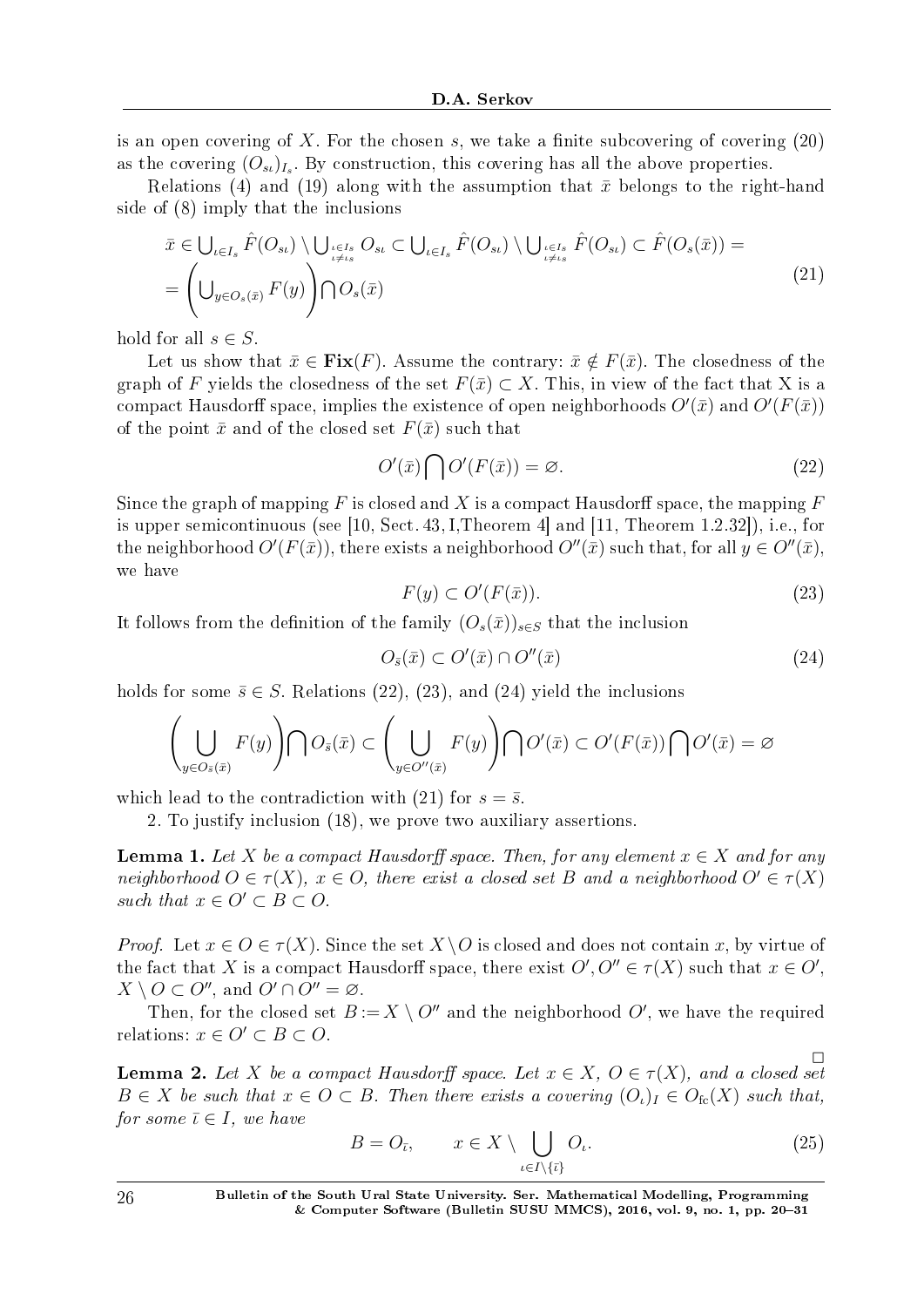*Proof.* Let  $x \in X$  and  $O, B \in 2^X$  satisfy the conditions of the lemma. Using the Hausdorff property of *X*, for any point  $y \in X \setminus \{x\}$ , construct neighborhoods  $O_{xy}$ ,  $O_{yx} \in \tau(X)$  such that  $x \in O_{xy} \subset O, y \in O_{yx}$ , and  $O_{xy} \cap O_{yx} = \emptyset$ .

Using the compactness of *X*, we select a finite subcovering  $\{O_{xy_i}, O_{y_jx} \mid i \in I, j \in J\}$ from the open covering  $\{O_{xy}, O_{yx} | y \in X \setminus \{x\}\}\$ and consider the finite family of closed sets  $\{B,B_j\mid j\in J\},$  where  $B_j$  denotes the closure of the set  $O_{y_jx}.$  Since  $O_{xy_i}\subset O\subset B,$  $i \in I$ , this family is a covering of *X*. By construction,  $\left(\bigcup_{j\in J} O_{y_jx}\right) \bigcap \left(\bigcap_{i\in I} O_{xy_i}\right) = \varnothing$ . Hence, taking into account that  $x \in \bigcap_{i \in I} O_{xy_i}$ , we obtain  $x \in X \backslash \bigcup_{j \in J} B_j$ . We have verified the last of the required properties of the covering  ${B, B_j | j \in J}$ .

 $\Box$ 

3. Let us prove inclusion (18) by contradiction: let *x* belong to the right-hand side of (18) and  $x \notin F(x)$ . Since the graph of *F* is closed, the set  $F(x)$  is closed. Therefore, in view of the fact that  $X$  is a compact Hausdorff space, there are disjoint neighborhoods  $O'(x), O'(F(x)) \in \tau(X)$  of the point x and of the set  $F(x)$ :  $O'(x) \cap O'(F(x)) = \emptyset$ . The closedness of the graph of *F* and the conditions on *X* imply that the mapping *F* is upper semicontinuous with respect to inclusion (see [10, Sect. 43, I,Theorem 4] and [11, Theorem 1.2.32]), i.e., there exists a neighborhood  $O''(x) \in \tau(X)$  such that  $\bigcup_{y \in O''(x)} F(y) \subset$ *O′* (*F*(*x*))*.*

Let, by Lemma 1, an open neighborhood *O* and a closed set *B* such that  $x \in O \subset B$  $O'(x) \cap O''(x)$  be found. Let, by Lemma 2, a covering  $(O_\iota)_I \in O_{\text{fc}}(X)$  satisfy conditions (25). Then these conditions, the assumption  $x \in \bigcap_{(O_\iota)_I \in O_{\text{fc}}(X)} \bigcup_{\iota \in I} \hat{F}(O_\iota)$ , and property (4) imply that

$$
x \in \left(\bigcup_{\iota \in I} \hat{F}(O_{\iota})\right) \setminus \left(\bigcup_{\iota \in I \setminus \{\bar{\iota}\}} O_{\iota}\right) \subset \left(\bigcup_{\iota \in I} \hat{F}(O_{\iota})\right) \setminus \left(\bigcup_{\iota \in I \setminus \{\bar{\iota}\}} \hat{F}(O_{\iota})\right) \subset \hat{F}(O_{\bar{\iota}}) = \hat{F}(B).
$$

On the other hand, it follows from the construction of *B* that

$$
\hat{F}(B) := B \bigcap \left(\bigcup_{y \in B} F(y)\right) \subset O'(x) \bigcap \left(\bigcup_{y \in O''(x)} F(y)\right) \subset O'(x) \bigcap O'(F(x)) = \varnothing.
$$

We obtain the contradiction:  $x \in \emptyset$ . The first part of the theorem is proved.

4. For the proof of the second part of the theorem, first we will establish that the sets

$$
\bigcup_{\iota \in I} \hat{F}(O_{\iota}), \qquad (O_{\iota})_I \in O_{\text{fc}}(X), \tag{26}
$$

are closed and centered if condition  $(9)$  is satisfied. This property along with the compactness of the set *X* will imply the nonemptiness of the right-hand side of (18).

The closedness of these sets follows from the definitions of the family  $O_{\text{fc}}(X)$  and the mapping  $\hat{F}$  and from the closedness of the mapping  $F$  (see [11, Theorem 1.2.33]): for any closed set  $Y \subset X$ , the set  $\bigcup_{y \in Y} F(y)$  is closed.

Let us verify that sets (26) are centered. Let  $(O_{k_l})_{I_k} \in O_{\text{fc}}(X), k \in 1..n, n \in \mathbb{N}$ . We define  $(\bar{O}_{\bar{t}})_{\bar{I}} := \{O_{1\iota_1} \cap \ldots \cap O_{n\iota_n} \mid \iota_k \in I_k, k \in 1..n\}$ . In other words,  $(\bar{O}_{\bar{t}})_{\bar{I}}$  is the greatest lower bound of the finite set of covering  $(O_{k_l})_{I_k}$  with respect to the inscribing relation. By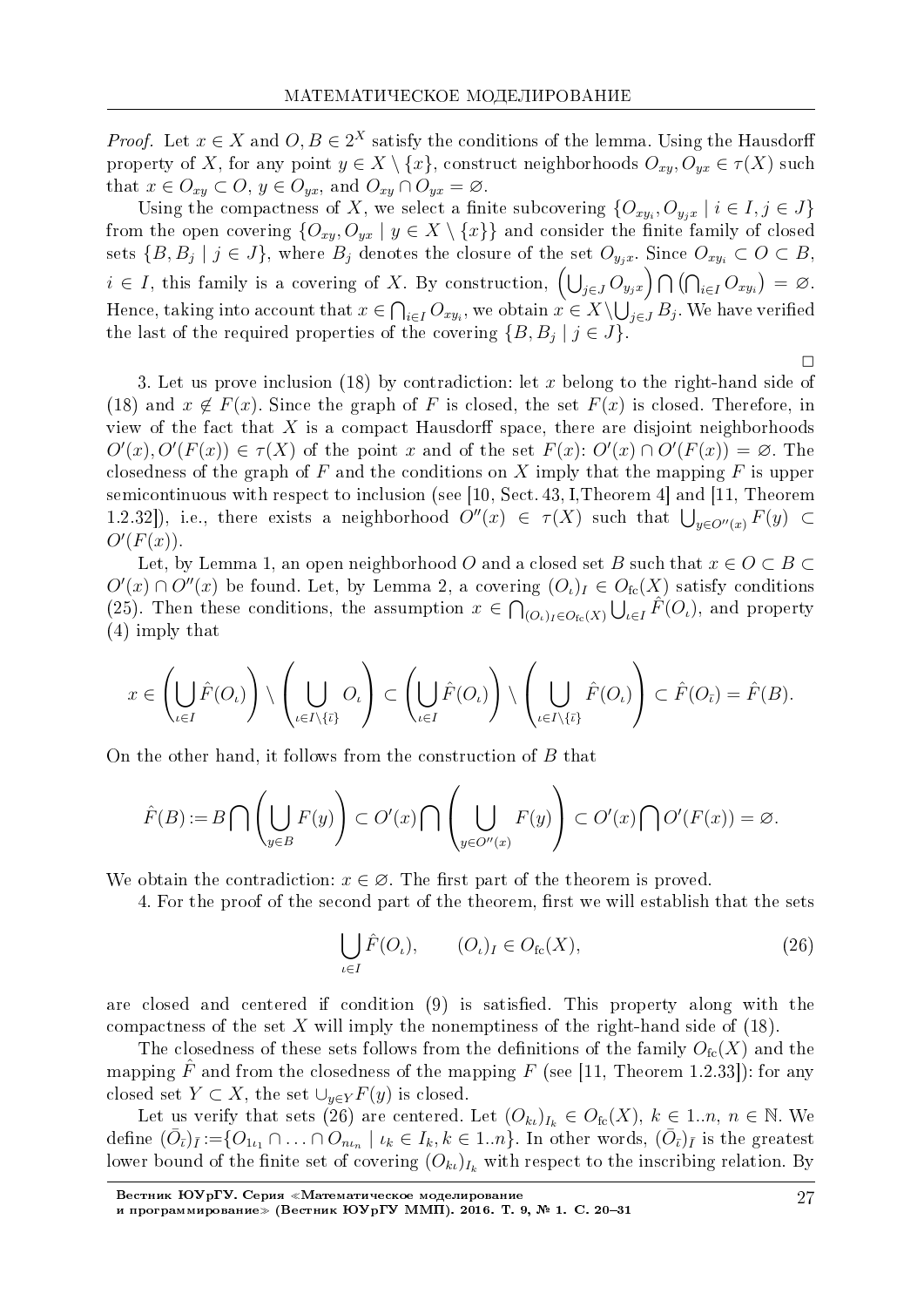construction,  $(\bar{O}_{\bar{t}})_{\bar{I}} \in O_{\text{fc}}(X)$  and is inscribed into all the families  $(O_{k\iota})_{I_k}: (\bar{O}_{\bar{t}})_{\bar{I}} \subseteq (O_{k\iota})_{I_k}$ ,  $k \in 1..n$ . Therefore (see (6)), for any  $k \in 1..n$ , the inclusion  $\bigcup_{\bar{\iota} \in \bar{I}} \hat{F}(\bar{O}_{\bar{\iota}}) \subset \bigcup_{\iota \in I_k} \hat{F}(O_{k\iota})$ holds. Hence, in view of the condition  $\bigcup_{\bar{\iota} \in \bar{I}} \hat{F}(\bar{O}_{\iota}) \neq \emptyset$ , we obtain  $\emptyset \neq \bigcup_{\bar{\iota} \in \bar{I}} \hat{F}(\bar{O}_{\bar{\iota}}) \subset$  $∩_{k∈1..n} ∪_{\iota∈I_k}$   $F(O_{k\iota})$ . Thus, subsets (26) of the compact space *X* are closed and centered. Consequently,  $\mathbf{Fix}(F) = \bigcap_{(O_\iota)_I \in O_{\text{fc}}(X)} \bigcup_{\iota \in I} \hat{F}(O_\iota) \neq \emptyset$ .

Conversely, let  $\bar{x} \in \textbf{Fix}(F)$ . Then, for any covering  $(O_{\iota})_I \in O(X)$ , there exists a set  $O_{\bar{\iota}} \in (O_{\iota})_I$  such that  $\bar{x} \in O_{\bar{\iota}}$ . Hence, by definition,  $\bar{x} \in \tilde{F}(O_{\bar{\iota}})$ . Therefore,  $\hat{F}(O_{\bar{\iota}}) \neq \varnothing$ .

For the justification of Corollary 1, we note that the condition of closedness of the mapping graph is equivalent to the condition of function continuity.

### 4.3. Proof of Theorem 3 and Corollary 2

In this subsection, for arbitrary  $\delta > 0$ ,  $x \in X$ , and  $Y \in 2^X$ , we define

$$
O_{\delta}(x) := \{ y \in X \mid \rho(x, y) \leq \delta \}, \qquad O_{\delta}(Y) := \{ y \in X \mid \mathbf{d}(y, Y) \leq \delta \}.
$$

1. By virtue of Theorem 1 and the inclusions  $(O_{k_l})_{I_k} \subset O(X)$ ,  $k \in \mathbb{N}$ , for the proof of the first part, it suffices to establish that  $\textbf{Fix}(F) \supset \bigcap_{k \in \mathbb{N}} \bigcup_{\iota \in I_k} \hat{F}(O_{k\iota})$ .

Assume that  $\bar{x} \in \bigcap_{k \in \mathbb{N}} \bigcup_{\iota \in I_k} \hat{F}(O_{k\iota})$ . Then there is a sequence

$$
\bar{O}_k := O_{k\iota_k}, \quad \bar{x} \in \hat{F}(\bar{O}_k) \subset \bar{O}_k, \quad \mathbf{diam}(\bar{O}_k) \leq \delta_k, \qquad k \in \mathbb{N}.
$$

Let us show that  $\bar{x} \in \textbf{Fix}(F)$ . Suppose the contrary:  $\bar{x} \notin F(\bar{x})$ . Define  $\bar{\varepsilon} := \textbf{d}(\bar{x}, F(\bar{x}))/3$ . Since the graph of *F* is closed, the set  $F(\bar{x})$  is closed. Therefore,  $\bar{\varepsilon} > 0$ . Choose  $\bar{\delta} \in (0, \bar{\varepsilon}]$ such that the relations  $F(x) \subset O_{\tilde{\varepsilon}}(F(\bar{x}))$  hold for all  $x \in O_{\tilde{\varepsilon}}(\bar{x})$ . We can make this, since the closedness of the graph of *F* yields the upper semicontinuity of the mapping *F* with respect to inclusion (see [10, Sect. 43, I,Theorem 4] and [11, Theorem 1.2.32]). At the same time, due to the choice of the values  $\bar{\delta}$  and  $\bar{\varepsilon}$ , we have  $O_{\bar{\delta}}(\bar{x}) \cap O_{\bar{\varepsilon}}(F(\bar{x})) = \emptyset$ . From these constructions, we obtain

$$
\hat{F}(O_{\bar{\delta}}(\bar{x})) := O_{\bar{\delta}}(\bar{x}) \cap \left(\bigcup_{x \in O_{\bar{\delta}}(\bar{x})} F(x)\right) \subset O_{\bar{\delta}}(\bar{x}) \cap O_{\bar{\epsilon}}(F(\bar{x})) = \varnothing. \tag{28}
$$

In view of (10), choose  $\bar{k} \in \mathbb{N}$  such that the inclusion  $\overline{O}_{\bar{k}} \subset O_{\bar{\delta}}(\bar{x})$  holds. From these  $\text{inclusions and relations (28) and (2), we obtain }\hat{F}(\bar{O}_{\bar{k}})\subset \hat{F}(O_{\bar{\delta}}(\bar{x}))=\varnothing, \text{ which contradicts}\}.$  $(27)$  for  $k = \overline{k}$ . The first part of the theorem is proved.

2. Let us consider the second part of the assertion. The necessity of condition (12) follows immediately. Now, we verify the sufficiency of this condition. Using the compactness of *X*, construct a sequence  $(O_{k_l})_{I_k}$ ,  $k \in \mathbb{N}$ , of inscribed open coverings of the form:

$$
(O_{k+1})_{I_{k+1}} \sqsubseteq (O_{k})_{I_k}, \quad (O_{k})_{I_k} \in O_{\text{fo}}^{1/k}(X), \qquad k \in \mathbb{N}.
$$

Then the sequence of closed finite coverings  $(\bar{O}_{k\iota})_{I_k},\,k\in\mathbb{N},$  where  $\bar{O}_{k\iota}$  is the closure of the set  $O_{k_l}$  in X, satisfies conditions (10):

$$
(\bar{O}_{k+1})_{I_{k+1}} \sqsubseteq (\bar{O}_{k})_{I_k}, \quad (\bar{O}_{k})_{I_k} \in O_{\mathrm{fc}}^{1/k}(X), \qquad k \in \mathbb{N}.
$$

28 Bulletin of the South Ural State University. Ser. Mathematical Modelling, Programming  $&$  Computer Software (Bulletin SUSU MMCS), 2016, vol. 9, no. 1, pp. 20–31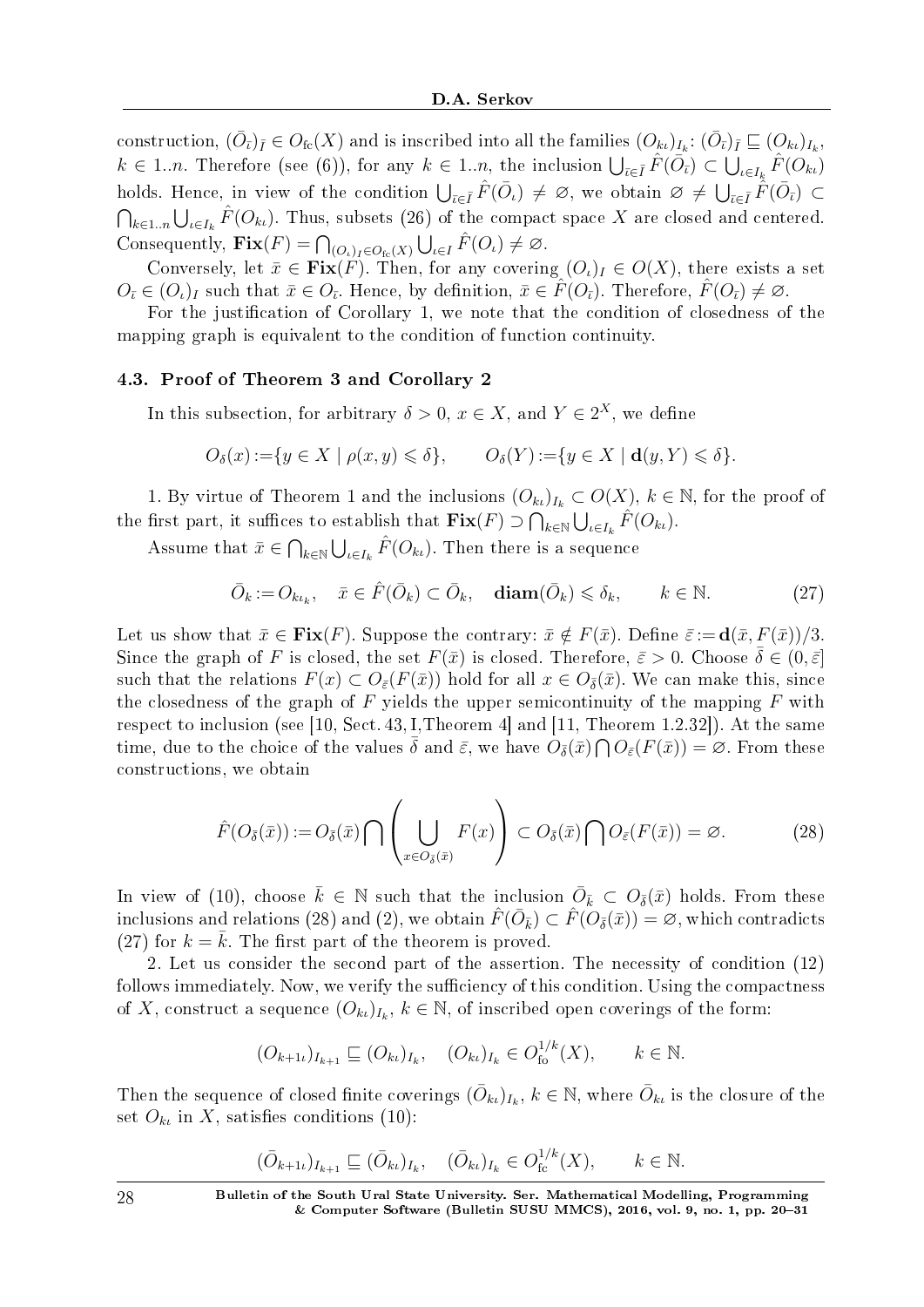In this case, by (6), the sequence of the closed sets  $\bigcup_{\iota \in I_k} \hat{F}(\bar{O}_{k\iota})$  is monotonically decreasing by inclusion. Using condition (12), we verify the nonemptiness of the terms of this sequence and, hence, the nonemptiness of their intersection (by a part of the first theorem, this is the set of fixed points of  $F$ ).

For any  $k \in \mathbb{N}$ , take  $\delta_k$  equal to the half of the Lebesgue number of the covering  $(O_{k\iota})_{I_k}$ . Then condition (12) implies the existence of a pair  $x_k, y_k \in X$  such that  $\rho(x_k, y_k) \leq \delta_k$  and  $y_k \in F(x_k)$ . Moreover, due to the choice of  $\delta_k$ , there exists an element  $O_{k\bar{\iota}}$  of the covering  $(O_{k\iota})_{I_k}$  such that  $x_k, y_k \in O_{k\bar{\iota}} \subset \bar{O}_{k\bar{\iota}}$ . From the last two relations, we obtain  $\hat{F}(\bar{O}_{k\bar{\iota}}) \neq \emptyset$ . Consequently,  $\bigcup_{\iota \in I_k} \hat{F}(\bar{O}_{k\iota}) \neq \emptyset$ .

For the justification of Corollary 2, note that the condition of closedness of the mapping graph is equivalent to the condition of function continuity.

#### 4.4. Proof of Theorem 4

Let us prove the following auxiliary assertion.

**Lemma 3.** The set of fixed points of mapping  $F_\varphi$ , i.e., the set of pairs  $(u_*, v_*) \in U \times V$ satisfying the condition

$$
(u_*, v_*) \in F_{\varphi}(u_*, v_*), \tag{29}
$$

coincides with the set of saddle points of the function  $\varphi(\cdot)$ , i.e., with the set of pairs  $(u_*, v_*)$  ∈ **U** × **V** satisfying the inequalities

$$
\varphi(u_*,v) \leq \varphi(u,v_*) \qquad \forall (u,v) \in \mathbf{U} \times \mathbf{V}.\tag{30}
$$

Proof. Assume that inclusion (29) holds. It means that the following inequalities are valid:

$$
\varphi(u_*, v_*) \leq \inf_{u' \in \mathbf{U}} \varphi(u', v_*) \leq \varphi(u, v_*) \qquad \forall u \in \mathbf{U}, \tag{31}
$$

$$
\varphi(u_*,v) \leq \sup_{v' \in \mathbf{V}} \varphi(u_*,v') \leq \varphi(u_*,v_*) \qquad \forall v \in \mathbf{V}.\tag{32}
$$

Since the left-hand side of the inequality in (31) equals to the right-hand side of the inequality in (32), we have relations (30) which mean that the pair  $(u_*, v_*)$  is a saddle point. To complete the proof, note that the above arguments are invertible.

 $\Box$ 

The properties of the function  $\varphi(\cdot)$  and of the spaces **U** and **V** required in the condition of Theorem 4 imply that the graph of the mapping  $F_{\varphi}: \mathbf{U} \times \mathbf{V} \mapsto 2^{\mathbf{U} \times \mathbf{V}}$  is closed and  $\mathbf{U} \times \mathbf{V}$  is a compact Hausdorff space with the topology of the product of the topological spaces **U** and **V**. Thus, conditions of Theorem 2 are satisfied for the mapping  $F_\varphi$ .

Let the mapping  $\hat{F}_{\varphi}$  satisfy condition (9). Then it follows from Theorem 2 and Lemma 3 that the set of saddle points for the function  $\varphi$  (30) is nonempty. Hence, equality (14) holds.

Conversely, let equality (14) hold. Then, by virtue of the conditions on the function  $\varphi(\cdot)$ and on the spaces **U** and **V**, the set argmin<sub>u∈**U**</sub> max<sub>*v*∈**v**</del>  $\varphi(u, v) \times \argmax_{v \in \mathbf{V}} \min_{u \in \mathbf{U}} \varphi(u, v)$ </sub> is nonempty and coincides with the set of saddle points of the mapping  $F_\varphi$ . In this case, Lemma 3 and Theorem 2 imply that condition (9) holds.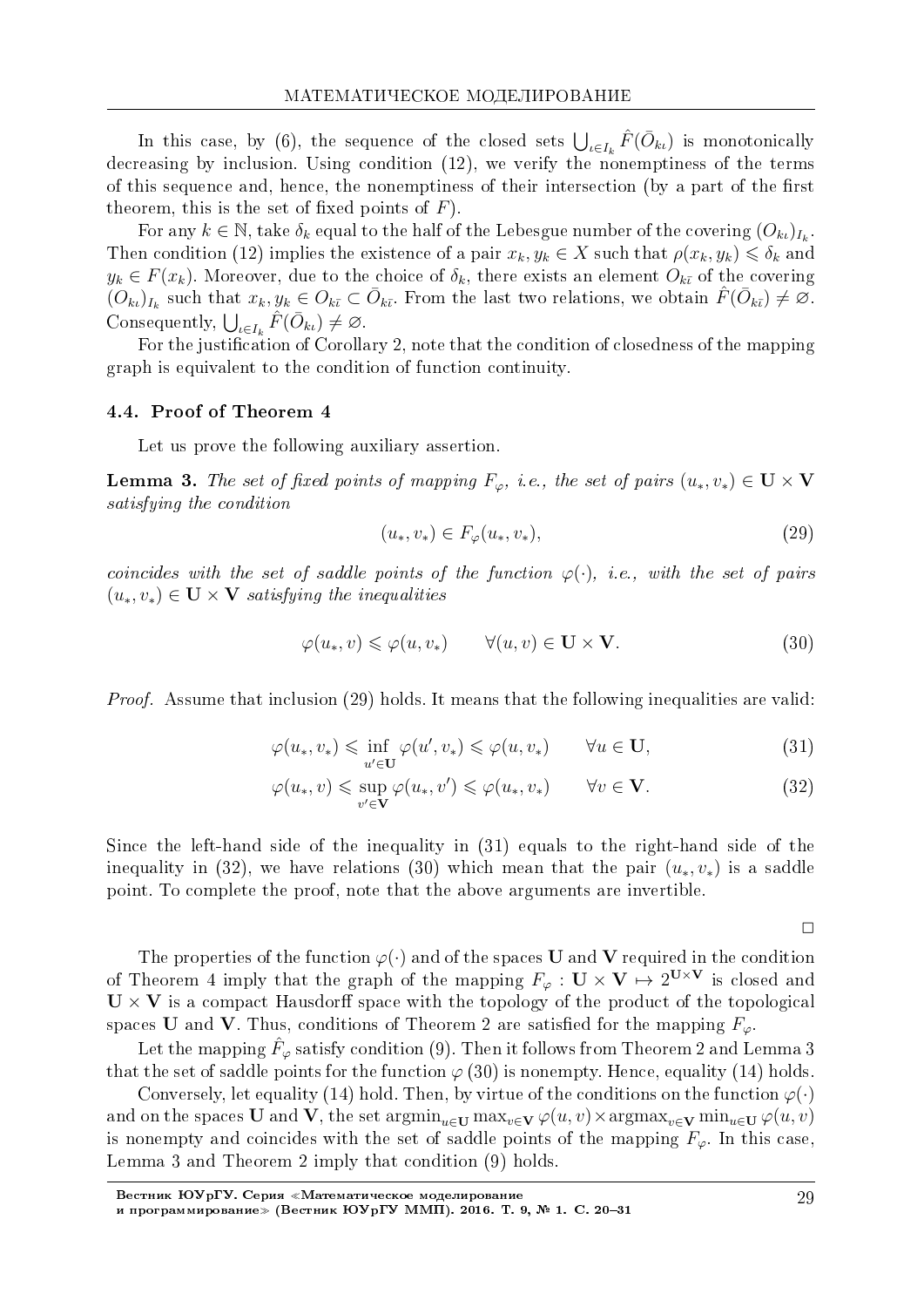## 4.5. Scheme of the Proof of Theorem 5

The lemma given below follows from the definition of mapping *F*.

# Lemma 4.  $N(J) = \textbf{Fix}(F_{(X,J)})$ .

The properties of functions  $J_i$  and spaces  $X_i$ ,  $i \in 1..n$ , required in the condition of Theorem 5 imply that the graph of mapping  $F_{(X,J)}: X \mapsto 2^X$  is closed and X is a compact Hausdorff space. Thus, conditions of Theorem 2 are satisfied for the space  $X$  and the mapping  $F_{(X,J)}$ .

After this remark, it is easy to see that the first part of Theorem 5 follows from Lemma 4 and Theorem 2. The equivalence of conditions (16) and (9) follows from the definition of function  $\hat{F}_{(X,J)}$  by mapping  $F_{(X,J)}$ .

# $Ref$ erences / Литература

- 1. Kakutani S. A Generalization of Brouwer's Fixed Point Theorem. Duke Mathematical Journal, 1941, vol. 8, pp. 457-459. DOI: 10.1215/S0012-7094-41-00838-4
- 2. Park Sehie. Recent Results in Analytical Fixed Point Theory. Nonlinear Analysis, 2005, vol. 63, pp. 977–986. DOI: 10.1016/j.na.2005.02.026
- 3. Tarski A.A Lattice-Theoretical Fixpoint Theorem and Its Applications. Pacific Journal of *Mathematics*, 1955, vol. 5, no. 2, pp. 285-309. DOI:  $10.2140/p$  jm.1955.5.285
- 4. Kantorovitch L. The Method of Successive Approximation for Functional Equations. Acta  $Mathematica, 1939, December, vol. 71, no. 1, pp. 63–97. DOI:  $10.1007/BF02547750$$
- 5. Barendregt H. P. Lambda Calculus. Its Syntax and Semantics. North-Holland Publishing Company, 1981.
- 6. Li Jinlu Several Extensions of the Abian-Brown Fixed Point Theorem and Their Applications to Extended and Generalized Nash Equilibria on Chain-Complete Posets. Journal of Mathematical Analysis and Applications,  $2014$ , vol.  $409$ , no. 2, pp.  $1084-1092$ . DOI: 10.1016/j.jmaa.2013.07.070
- 7. Fan K. Minimax theorems. Proceedings of the National Academy of Sciences U.S.A., 1953, vol. 39, pp. 42-47. DOI: 10.1073/pnas.39.1.42
- 8. Nadler S.B.Jr. Multi-Valued Contraction Mappings. Pacific J. Math, 1969, vol. 30 pp. 475488. DOI: 10.2140/pjm.1969.30.475
- 9. Arutyunov A.V. Covering Mappings in Metric Spaces and Fixed Points. Doklady Mathematics, 2007, vol. 76, no. 2, pp. 665-668. DOI:10.1134/S1064562407050079
- 10. Kuratowski K. Topology. Volume II. Academic Press, New York, 1968.
- 11. Borisovich Yu.G., Gel'man B.D., Myshkis A.D. etc. Vvedeniye v teoriyu mnogoznachnykh otobrazheniy i differentsial'nykh vklyucheniy [Introduction to the Theory of Multi-Valued Mappings and Differential Inclusions. Moscow, Librokom, 2011. 224 р. [Введение в теорию многозначных отображений и дифференциальных включений / Ю.Г. Борисович, Б.Д. Гельман, А.Д. Мышкис и др. – М.: Либроком, 2011. – 224 с.]

Received June 30, 2015